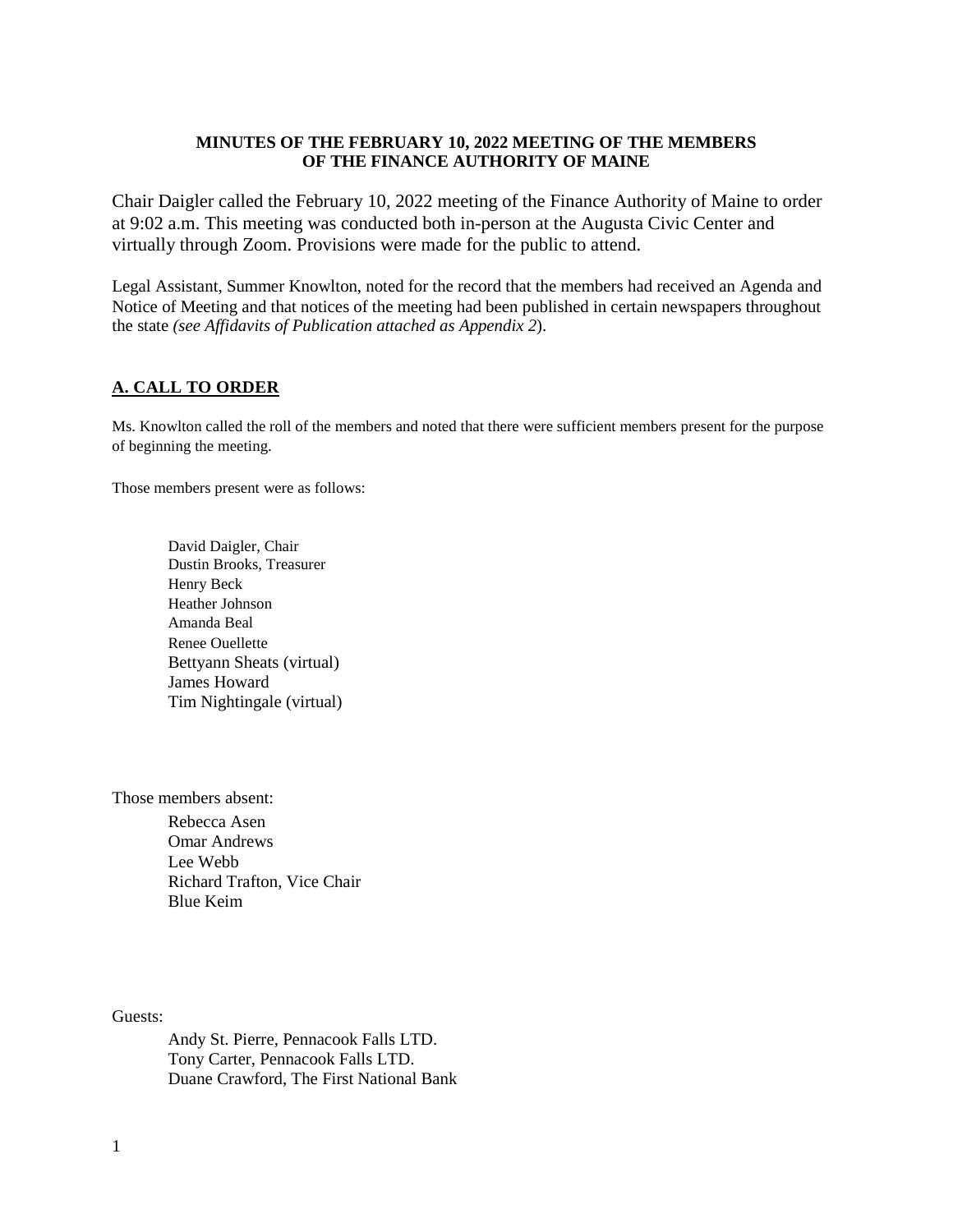Staff present:

Christopher Roney, General Counsel Shelly Desiderio, Chief Accounting Officer (virtual) Martha Johnston, Director of Education Elizabeth Vanderweide, Director of Business Development Jennifer Cummings, Director of Business Programs (virtual) Scott Weber, Senior Credit Officer Matthew Lindquist, Commercial Loan Officer Summer Knowlton, Legal/HR Assistant

# **A: CALL TO ORDER (deferred until quorum present)**

# **A1: CEO REPORTS**

Mr. Harvell updated the board on cybersecurity procedures.

Ms. Desiderio presented the quarterly financial results, which were overall favorable for FAME.

Mr. Mello gave the CEO report, where FAME has already surpassed the loan volume for FY2021 in just 2 quarters of FY2022. Mr. Mello also noted the significant level of contributions to NextGen 529, where \$1.6 billion in was contributed in calendar year 2021, up 33% from record levels. Additionally, FAME is working on their relationship with ASF/HAF and making progress. Lastly, FAME has selected a provider to build a web portal for the distribution of American Rescue Plan Act and State Small Business Credit Initiative funds in collaboration with various economic development organizations across the State, streamlining the application process for businesses. Commissioner Johnson commented on the portal, saying it will be best in its class when complete. Additionally, FAME cash reserves are at the highest level they have ever been. Commissioner Johnson noted that FAME ought to start taking more risk.

Ms. Beal entered the meeting at 9:25 a.m.

#### **A2: Ascertainment of Quorum** *9:32 a.m*

# **A. CALL TO ORDER**

Ms. Knowlton called the roll of the members and noted that there were sufficient members present for the purpose of beginning the meeting.

Those members present were as follows: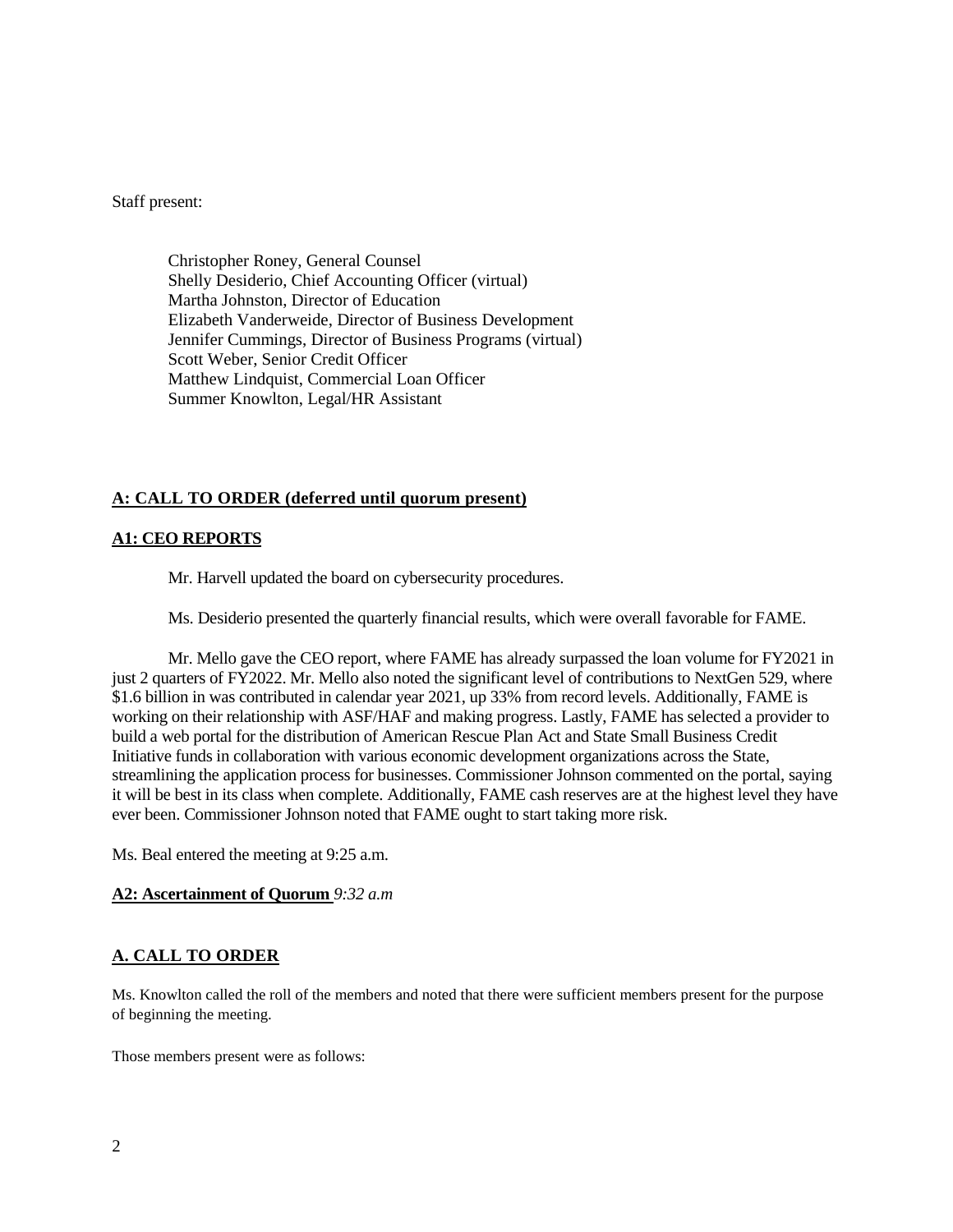David Daigler, Chair Dustin Brooks, Treasurer Henry Beck Heather Johnson Amanda Beal Renee Ouellette Bettyann Sheats (virtual) James Howard Tim Nightingale (virtual)

Those members absent:

Rebecca Asen Omar Andrews Lee Webb Richard Trafton, Vice Chair Blue Keim

#### Guests:

Andy St. Pierre, Pennacook Falls LTD. Tony Carter, Pennacook Falls LTD. Duane Crawford, The First National Bank

# Staff present:

Christopher Roney, General Counsel Shelly Desiderio, Chief Accounting Officer (virtual) Martha Johnston, Director of Education Elizabeth Vanderweide, Director of Business Development Jennifer Cummings, Director of Business Programs (virtual) Scott Weber, Senior Credit Officer Matthew Lindquist, Commercial Loan Officer Summer Knowlton, Legal/HR Assistant

# **B: ACTION ITEMS** *9:33 a.m.*

*.*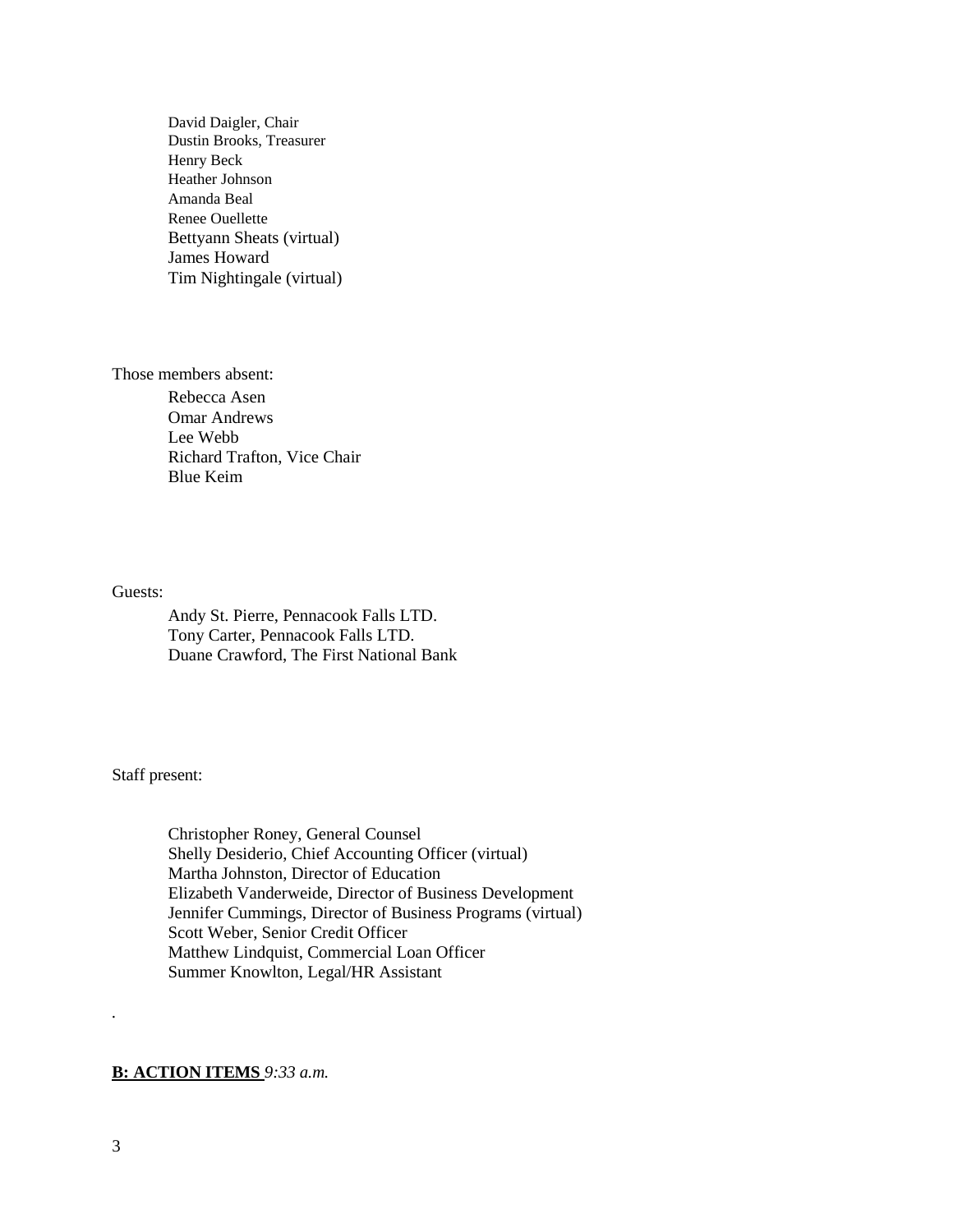# **B1: Loan Modification Request- Pennacook Falls, LTD.**

Mr. Lindquist presented the loan modification request as well as guests Andy St. Pierre and Tony Carter from Pennacook Falls LTD and Duane Crawford from The First National Bank. Mr. Lindquist provided background information, where Pennacook has run significantly over its construction budget due to many factors, primarily increases in cost of materials. Pennacook was originally approved by the FAME board for 75% insurance on a \$4.1 million loan as well as a \$500,000 direct loan as the last dollar into the project. The current request was to release funds in the debt service coverage account (required by FAME on CLI Loan) to help fund construction overages and to temporarily waive the "No New Debt" clause on the FAME Direct Loan to allow new loans from First National Bank, Maine Rural Development Authority (MRDA), Androscoggin Valley Council of Government (AVCOG) and the Town of Rumford not to exceed \$1,450,000. FAME Staff is recommending approval of the requests for the public benefit of the project, given that it is in such a remote area of Maine with no current accommodations. Mr. Lindquist added that this request does not increase FAME's exposure from the original, but rather will allow the construction of the hotel to finish and begin occupancy/revenue. Mr. Lindquist added that the commercial loan insurance does not begin until the occupancy permit is obtained. Additionally, the request would require any new debt (coming primarily from MRDA and the Town of Rumford) to be on default standby.

# **A motion to enter Executive Session under 10 MRSA §975-A(2)(B) was made by Mr. Beck, seconded by Mr. Brooks, and approved by a vote of 7 in favor, 0 opposed, and 0 abstentions. (2 additional votes in favor were cast virtually.)**

Members entered Executive Session No. 1 at 9:42 a.m.

Members exited Executive Session No. 1 at 10:20 a.m.

Mr. Brooks noted for the record that he supports the request for the economic development of Rumford and other parts of Western Maine, and that he would like a follow-up meeting with Pennacook after the project is complete and the hotel has had occupancy.

**A motion to approve the loan modification request was made by Ms. Johnson, seconded by Mr. Brooks, and approved by a vote of 7 in favor, 0 opposed, and 0 abstentions. (2 additional votes in favor were cast virtually.)** 

# **B2: Approval for Adoption- Chapter 620: Maine Health Care Provider Loan Repayment Pilot Program**

Mr. Norbert introduced the rule, which has had some changes to its original draft as a result of public comments from stakeholders, such as hospitals and professional organizations. The major changes to the rule were the healthcare occupations that it served.

**A motion to approve the rule for adoption was made by Mr. Beck, was seconded by Mr. Howard, and approved by a vote of 7 in favor, 0 opposed, and 0 abstentions. (2 additional votes in favor were cast virtually.)** 

# **B3: Approval of the January 13, 2022 Executive Committee Meeting Minutes**

# **B4: Approval of the February 3, 2022 Executive Committee Meeting Minutes**

# **B5: Approval of the January 11, 2022 Business Committee Meeting Minutes**